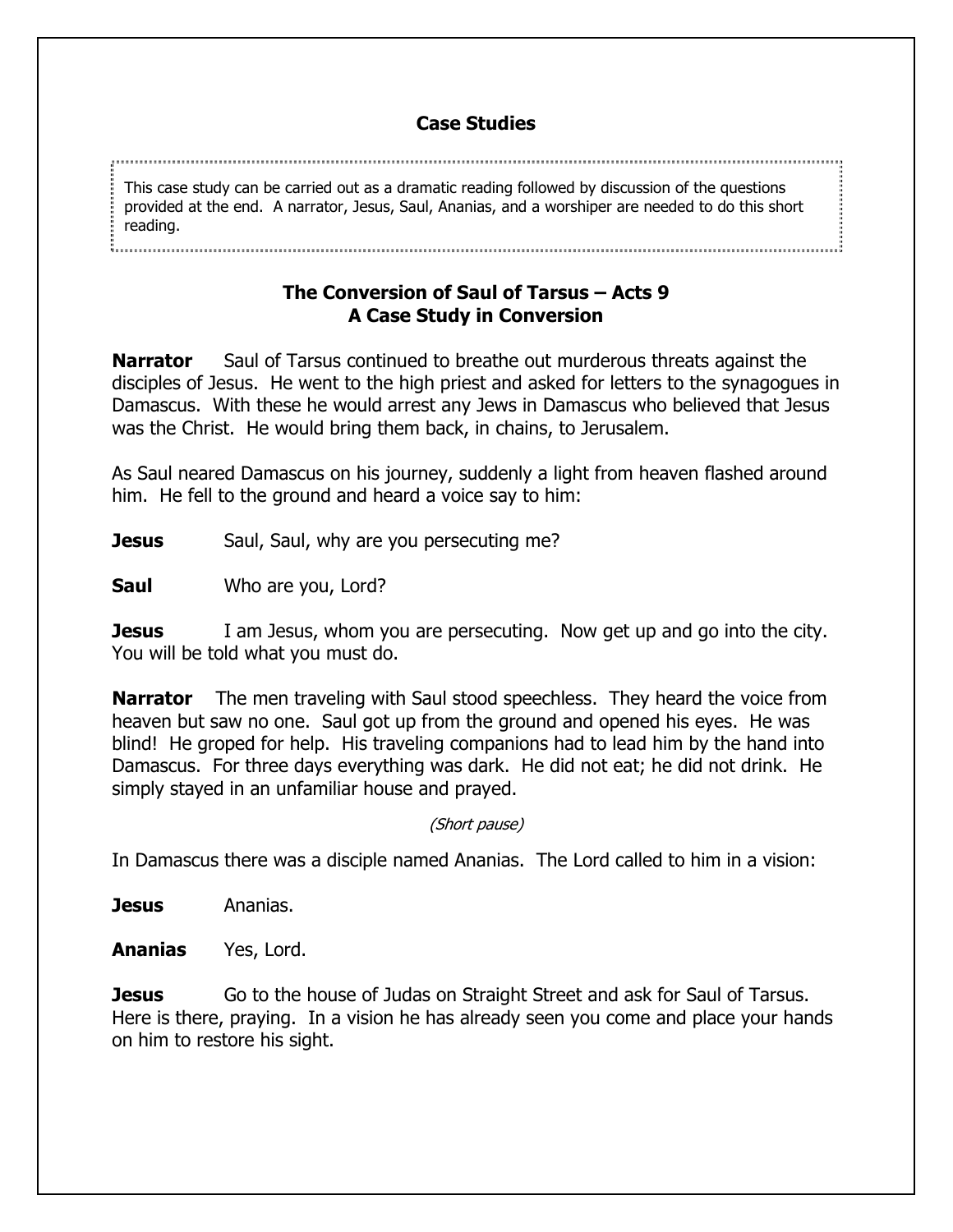**Ananias** Lord, I have heard about this man and all the harm he has done to your saints in Jerusalem. And he has come here with authority from the chief priests to arrest everyone who calls on your name.

**Jesus** Go! I have chosen him to carry my name before Gentiles and kings and the people of Israel. I will show him how much he must suffer for my name.

**Narrator** So Ananias went to the house of Judas and went in. Placing his hands on Saul, he said:

**Ananias** Brother Saul, the Lord Jesus, who appeared to you as you were coming to Damascus, has sent me to you. Receive your sight and be filled with the Holy Spirit.

**Narrator** Immediately, coverings fell from Saul's eyes, and he could see again. He got up and was immediately baptized. He ate and gained strength. Saul was a new man.

And everything changed. At once he began to preach in the synagogues of Damascus that Jesus is the Son of God. All those who heard him were astonished and asked:

**Worshiper** Isn't this the man that killed people in Jerusalem for calling on this name? Isn't he here to arrest others and take them to the chief priests?

**Narrator** But Saul grew more and more powerful and amazed the Jews living in Damascus by proving from the Scriptures that Jesus is the Christ.

## Questions

1 – When a person is converted to Christ, something produces conviction in his or her heart:

What produced conviction in Saul's heart?

What did Saul become fully convinced of on the Damascus road?

- 2 Conviction produces conduct. Once Saul was convinced of the truth, what did he do that was consistent with his new found belief? Find answers in the story.
- 3 A crisis of conscience is a powerful part of the conversion process:

What crisis of conscience do you think Saul of Tarsus experienced? Does he give hints of it later in his writings? For example, see 1 Corinthians 15:9-10 and 1 Timothy 1:12-15.